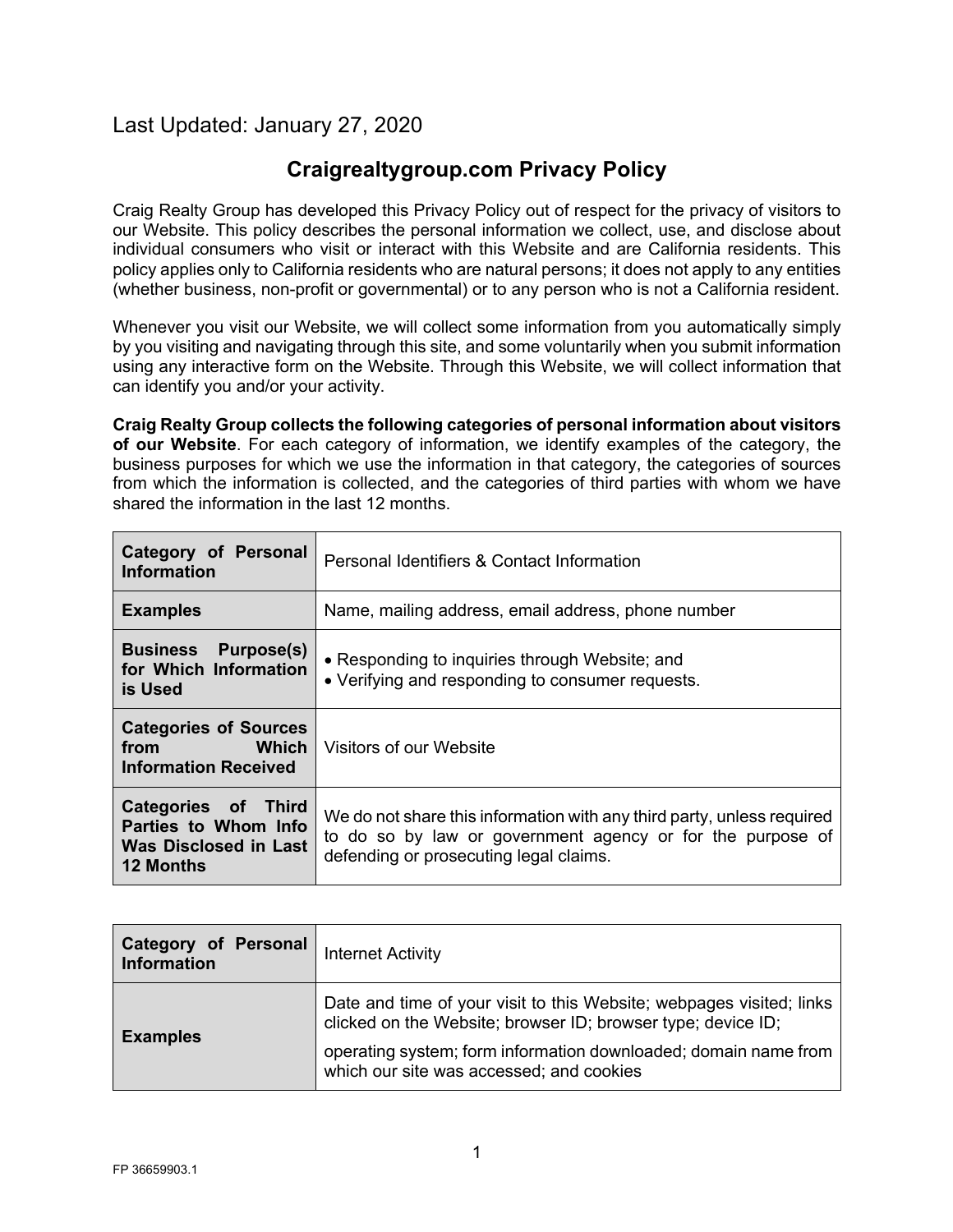| <b>Business</b><br>Purpose(s)<br>for Which Information<br>is Used                                  | • Improving the Website experience for all visitors;<br>• Understanding the demographics of our Website visitors;<br>• Operating and maintaining the Website;<br>• Detecting security incidents;<br>• Debugging to identify and repair errors that impair existing<br>intended functionality of the Website;<br>• Protecting against malicious or illegal activity and prosecuting<br>those responsible; and<br>• Verifying and responding to consumer requests. |
|----------------------------------------------------------------------------------------------------|------------------------------------------------------------------------------------------------------------------------------------------------------------------------------------------------------------------------------------------------------------------------------------------------------------------------------------------------------------------------------------------------------------------------------------------------------------------|
| <b>Categories of Sources</b><br><b>Which</b><br>from<br><b>Information Collected</b>               | Visitors of our Website and the device and browser used to access<br>the Website                                                                                                                                                                                                                                                                                                                                                                                 |
| Categories of<br><b>Third</b><br>Parties to Whom Info<br>Was Disclosed in Last<br><b>12 Months</b> | We do not share this information with any third party, unless required<br>to do so by law or government agency or for the purpose of<br>defending or prosecuting legal claims.                                                                                                                                                                                                                                                                                   |

| Category of Personal<br><b>Information</b>                                                      | <b>Geolocation Data</b>                                                                                                                                                                                                                                                                                                                                                                                              |
|-------------------------------------------------------------------------------------------------|----------------------------------------------------------------------------------------------------------------------------------------------------------------------------------------------------------------------------------------------------------------------------------------------------------------------------------------------------------------------------------------------------------------------|
| <b>Examples</b>                                                                                 | <b>IP Address</b>                                                                                                                                                                                                                                                                                                                                                                                                    |
| Purpose(s)<br><b>Business</b><br>for Which Information<br>is Used                               | • Improving the Website experience for all visitors;<br>• Understanding the demographics of our Website visitors;<br>• Detecting security incidents;<br>. Debugging to identify and repair errors that impair existing<br>intended functionality of the Website;<br>• Protecting against malicious or illegal activity and prosecuting<br>those responsible; and<br>• Verifying and responding to consumer requests. |
| <b>Categories of Sources</b><br>Which<br>from<br><b>Information Received</b>                    | Visitors of our Website and the device and browser used to access<br>the Website                                                                                                                                                                                                                                                                                                                                     |
| Categories of Third<br>Parties to Whom Info<br><b>Was Disclosed in Last</b><br><b>12 Months</b> | We do not share this information with any third party, unless required<br>to do so by law or government agency or for the purpose of<br>defending or prosecuting legal claims.                                                                                                                                                                                                                                       |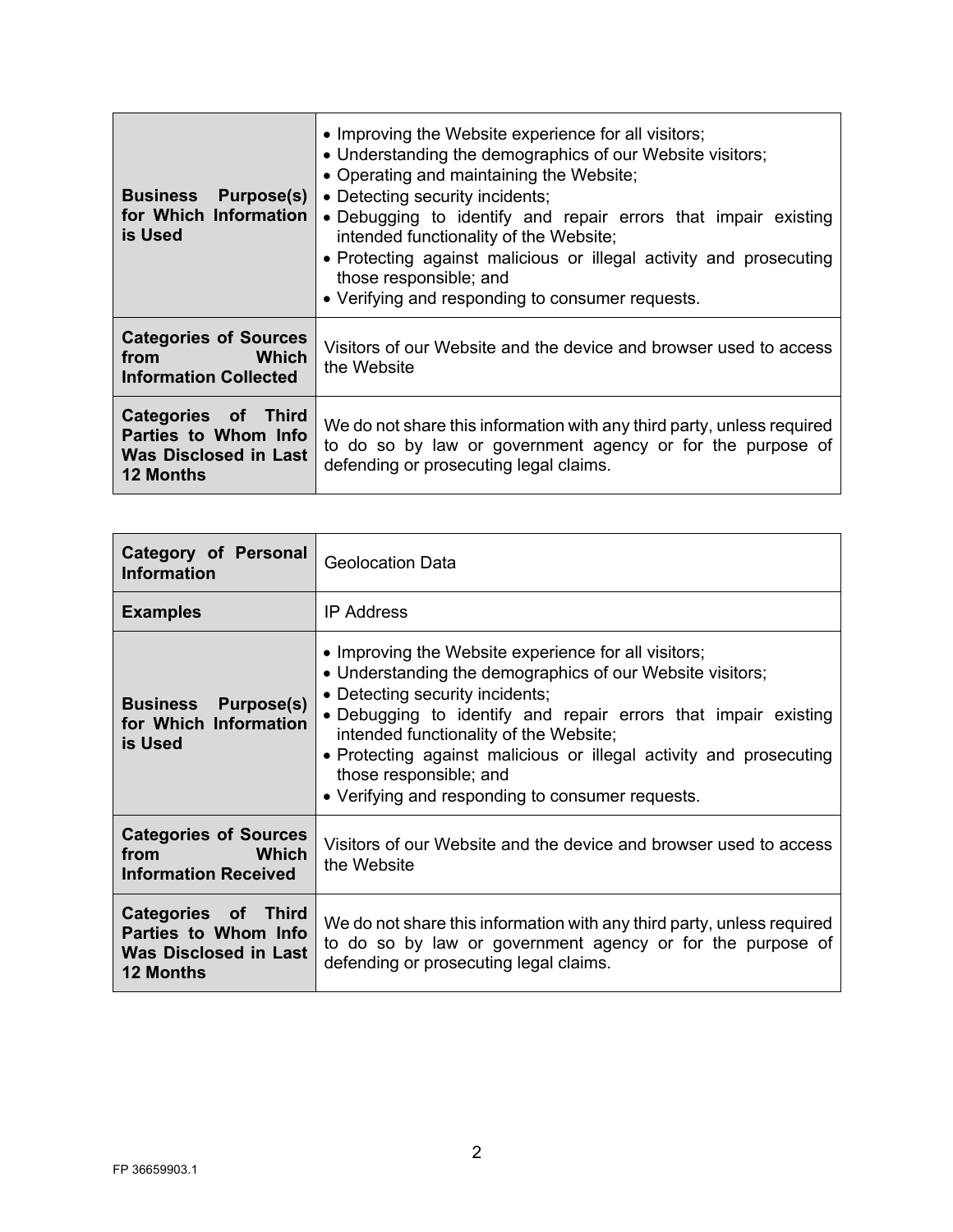# **Do we sell any of your personal information?**

Craig Realty Group does **NOT** and will not sell your personal information, including the data of any minors. We do not sell or otherwise trade the personal information that we collect from our site visitors at any point or under any circumstance.

Craig Realty Group does NOT and will not sell your personal information in exchange for money. However, we may share information with third party websites and social media platforms about visitors to this Website for purposes of targeting advertisements of our products and services to you when you visit other websites. Other than this sole exception, we do not and will not disclose your personal information to any third party in exchange for monetary or other valuable consideration. We do not at any point or under any circumstance sell or otherwise trade the personal information of any minors.

# **Use of cookies and other tracking technologies**

Cookies are small files that a Website may transfer to a user's computer that reside there for either the duration of the browsing session (session cookies) or on a permanent (until deleted) basis (persistent cookies) that may be used to identify a user, a user's machine, or a user's behavior. We make use of cookies under the following circumstances and for the following reasons:

- $\triangleright$  Compile data about site traffic to offer a better Website experience
- $\triangleright$  Understand and save visitor preferences for future visits

Do Not Track (DNT) is a privacy preference that users can set if they do not want web services to collect information about their online activity. However, there is currently no universal standard for sending and receiving DNT signals. Due to this lack of universal standard, it would be impossible for us to promise that we comply with all known and unknown DNT standards.

Therefore, we do not respond to DNT signals or other mechanisms that provide a choice regarding the collection of personal information about activities over time and across different Web sites or online services. If a universal standard for DNT becomes available, we may revisit our DNT Policy.

# **Your Rights as a California Consumer**

If you are a California resident, you have the following rights:

- 1. Right to Know. The right to request, up to 2 times in a 12-month period, that we identify to you (1) the categories of personal information we have collected, disclosed or sold about you in the last 12 months, (2) the categories of sources from which the personal information was collected, (3) the business purpose for which we use this information, and (4) the categories of third parties with whom we share or have shared your personal information in the last 12 months;
- 2. Right to Access. The right to request, up to 2 times in a 12-month period, that we provide you access to or disclose to you, free of charge, the specific pieces of personal information we have collected about you in the last 12 months;
- 3. Right to Delete. The right to request, up to 2 times in a 12-month period, that we delete personal information that we collected from you, subject to certain exceptions;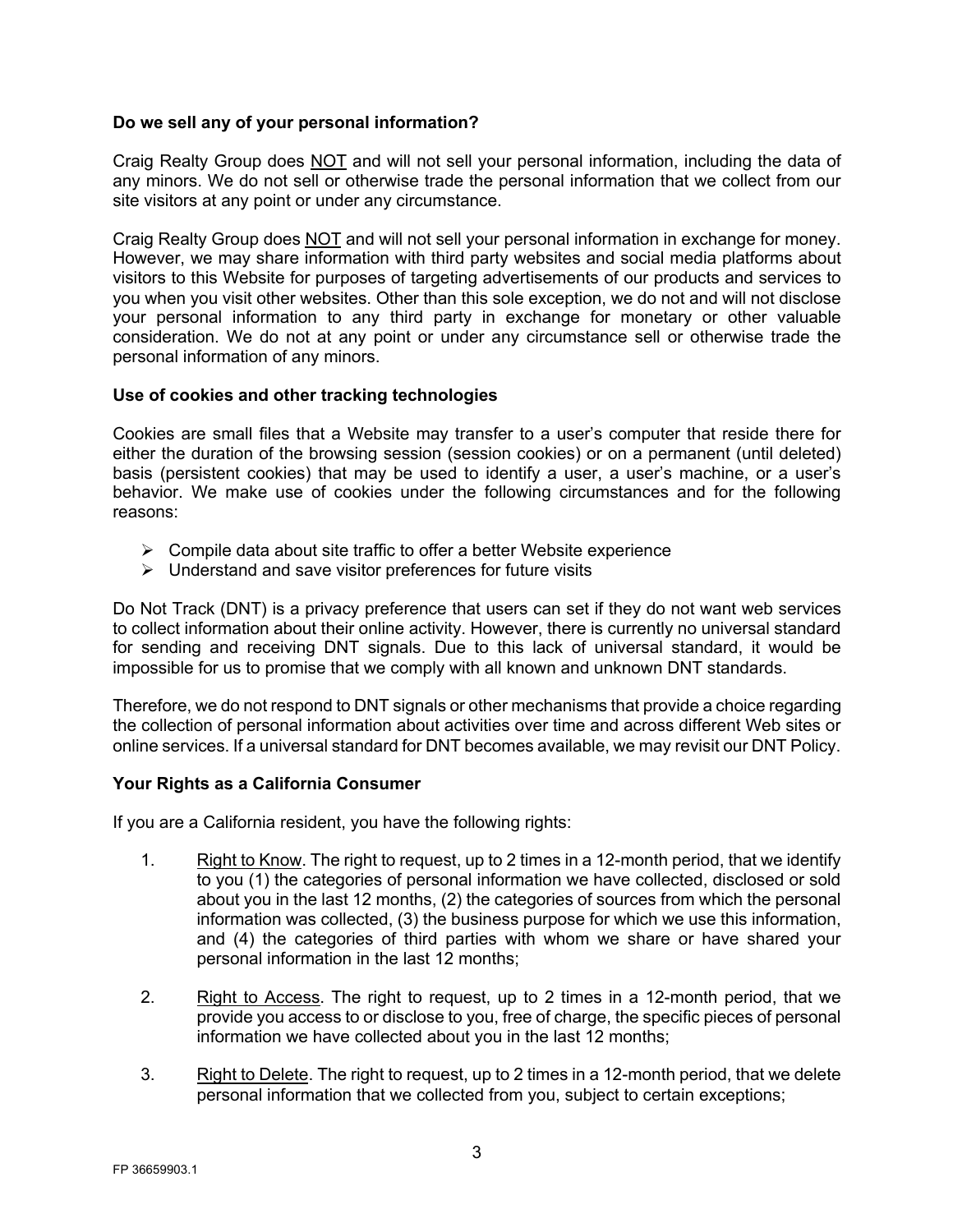- 4. Right to Opt-Out. The right to opt-out of the sale of your personal information to third parties;
- 5. The right to designate an authorized agent to submit one of the above requests on your behalf; and
- 6. The right to not be discriminated against in receiving different or less favorable pricing, service or financial incentive for exercising any of the above rights.

# **How to submit a request**

You can submit any of the above 4 types of consumer requests by any of the 2 options below:

- 1. Submit an online request on our website at http://www.craigrealtygroup.com/contact/.
- 2. Call our privacy at 949.224.4100

# **How we will verify that it is really you submitting the request**

When you submit a Right to Know, Right to Access, or Right to Delete consumer request through one of the methods provided above, we will ask you to provide some information in order to verify your identity and respond to your request. Specifically, we will ask you to verify information that can be used to link your identity to particular records in our possession, which depends on the nature of your relationship and interaction with us. For example, if your sole interaction with us was as a website visitor, then in order to verify your identify, we will need to ask you to provide your name, email, phone number, IP address, device ID, browser ID, and/or cookie ID.

### **How to authorize an agent to act on your behalf**

You can authorize someone else as an Authorized Agent who can submit a consumer request on your behalf. To do so, you must either (a) execute a valid, verifiable, and notarized Power of Attorney or (b) provide other written authorization that we can then verify. When we receive a consumer request submitted on your behalf by an Authorized Agent, that person will be asked to provide written proof that they have your permission to act on your behalf, and we will also contact you and ask you for information to verify your own identity directly with us and not through your Authorized Agent.

# **Responding to your Right to Know, Right to Access, and Right to Delete requests**

We endeavor to respond to a verifiable consumer request within forty-five (45) days of its receipt. If we require more time (up to 45 days or 90 days total from the date we receive your request), we will inform you of the reason and extension period in writing. We will deliver our written response by mail or electronically, at your option. Any disclosures we provide will only cover the 12-month period preceding our receipt of your verifiable consumer request. The response we provide will also explain the reasons we cannot comply with a request, if applicable. We do not charge a fee to process or respond to your verifiable consumer request unless it is excessive, repetitive, or manifestly unfounded. If we determine that the request warrants a fee, we will tell you why we made that decision and provide you with a cost estimate before completing your request.